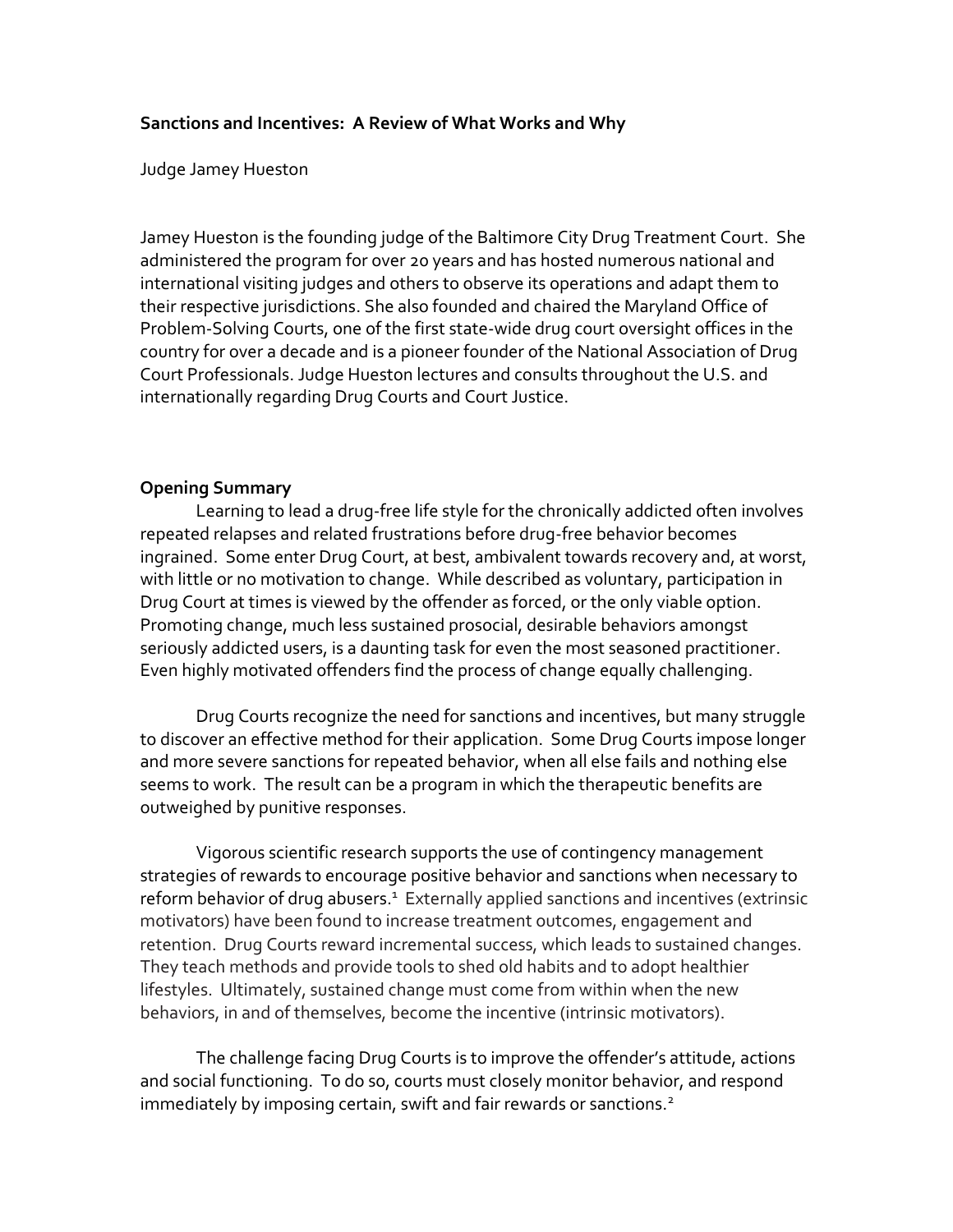This article discusses the critical factors and scientific support, which influence the use of sanctions and incentives and provide guidelines for their application.

#### **Main Principles**

 Drug Courts encourage progress by applying a continuum of intermediate sanctions and rewards. Sanctions are thought to be most effective when applying the following principles:

## **Defining Behavioral Conditions / Specificity**

Participants must be apprised at the onset of the specific behaviors that will result in specific sanctions. Behaviors must be clearly and unambiguously explained. They must also be described in writing to be effective and to avoid misinterpretation.

Supplying advanced information diminishes the argument that the participant was unaware of the expectations. Wording such as "missed drug tests", "appear at all treatment appointments" is concrete; whereas wording such as "inappropriate behavior" is not. Failing to inform participants of expected behaviors and the consequences for noncompliance can also result in the "learned helplessness" syndrome leading to aggression, withdraw and despondency.<sup>3</sup>

Clearly explain all obligations and expectations in the Participant Handbook.

#### **Fairness**

 Some drug courts claim that imposing incentives and sanctions pursuant to a schedule fails to take into account the unique circumstances and other specific factors of each participant. This approach, however, suffers the risk of perceived inconsistency and bias. The lack of certainty regarding what behavior will garner what sanctions or responses may be perceived as unfair and lead to program dissatisfaction or defiance. Participants may also fail to recognize overt differences much less nuances between cases, which lead to different results. Research supports the notion that participants are influenced by what others receive and are inclined to punish others, and even act against their self interest when their perception of equity or fairness is not achieved. In contrast, they tend to be most cooperative when evenhandedness is present.<sup>4</sup> Participants are more likely to respond positively where similar behaviors and situations produce consistently similar sanctions.

Courts should also be vigilant in explaining the rationale for applying different responses in similar circumstances. Research indicates that participants are more likely to comply with court orders when they believe they have treated them fairly and with respect.<sup>5</sup>. They must believe that the sanction is fair, that it can be The judge should clearly articulate the reasons for imposing each sanction.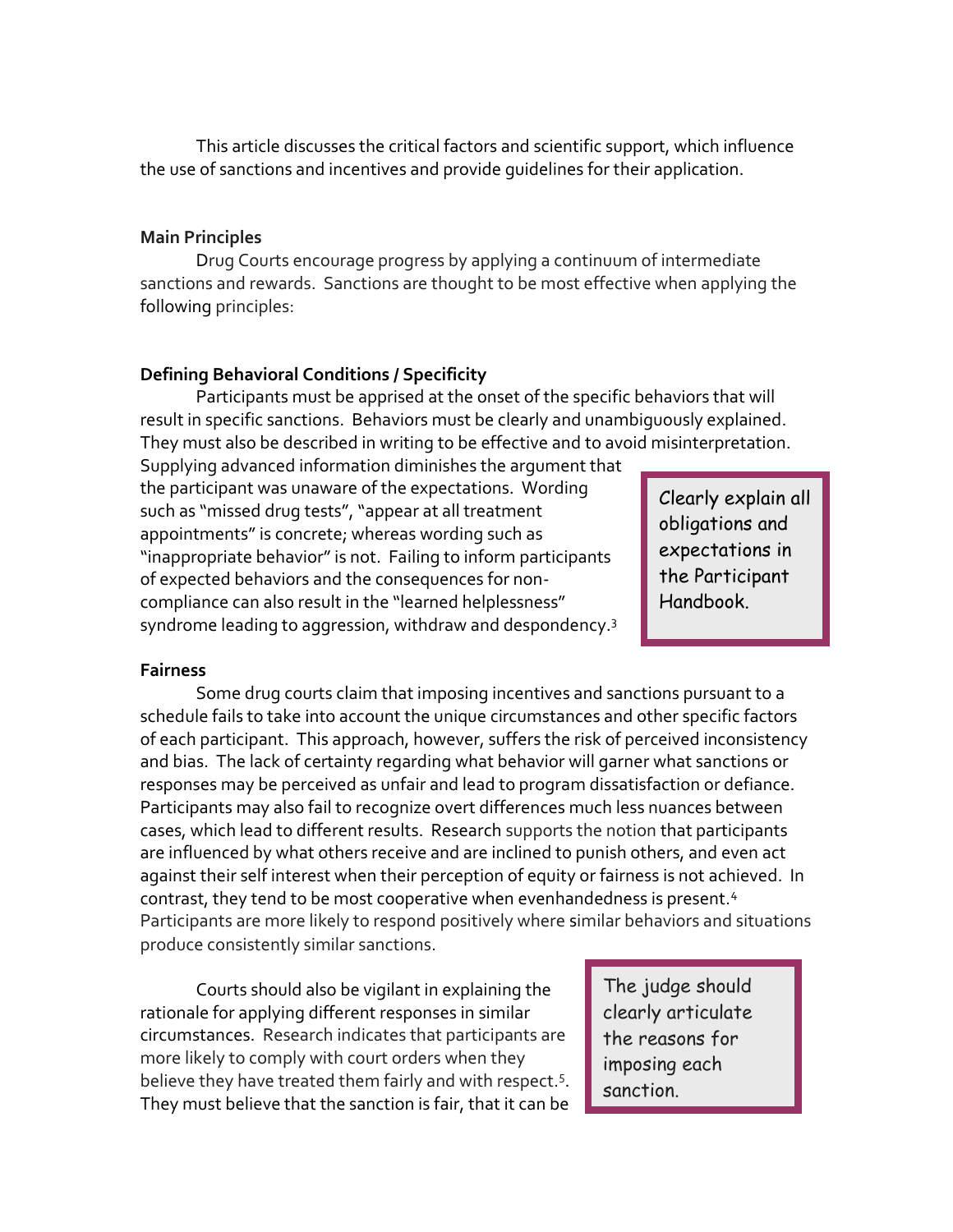completed and that they are not being abused.<sup>6</sup>

 The manner in which a response is delivered is also important. Motivational interviewing techniques are often successfully employed in Drug Court settings and enhance intrinsic motivation.<sup>7</sup> This method uses open ended questions, points out

erroneous beliefs or inconsistencies and helps others to recognize the need for change. Motivational interviewing is an effective method when imposing sanctions and may influence the participant's belief that the Drug Court and staff program are genuinely concerned about them.<sup>8</sup>

Participants should be given a chance to explain the situation and feel that they were heard.

## **Certainty**

It is critical that every behavior, both positive and negative, is addressed. The judge should praise or provide other appropriate responses for any and all success and accomplishments, however small. It is equally important that every behavioral lapse is confronted. To achieve that end proper procedures must exist to ensure an accurate accounting of all behaviors.

Wrongly rewarding negative behaviors or failing to identify positive ones

weakens program credibility, inhibits proper supervision as well as the opportunity to shape behavior.<sup>9</sup> For example, inaccurate drug test results or drug testing procedures may afford the opportunity for submission of adulterated samples leading to erroneous results and incorrect responses by the court. Additionally, inconsistent detection of drug usage creates an intermittent schedule of consequences, which essentially diminishes the ability to shape behavior.<sup>10</sup>

Review your drug testing procedures to ensure that they are observed, monitored and reliable.

 Credibility and trust take a long time to develop and moments to destroy. A robust monitoring and drug-testing system is critical and should be soundly installed in the Drug Court. Consistency will also yield the benefit of demonstrating program fairness, vigilance and will avoid the exploitation of program weakness.

## **Second Chances**

 Second chances may diminish the impact of sanctions because they decrease the certainty of their application and essentially give participants permission to use drugs without consequences. A more effective alternative is the concept of Negative Reinforcement which removes the sanction contingent upon performance of a target action or desirable behavior. Second chances are earned through concrete actions reflecting demonstrable attainment of treatment goals.<sup>11</sup> It differs fundamentally from punishment in that negative reinforcement focuses on increasing desirable conduct rather than on decreasing undesirable behavior. An example would be reducing the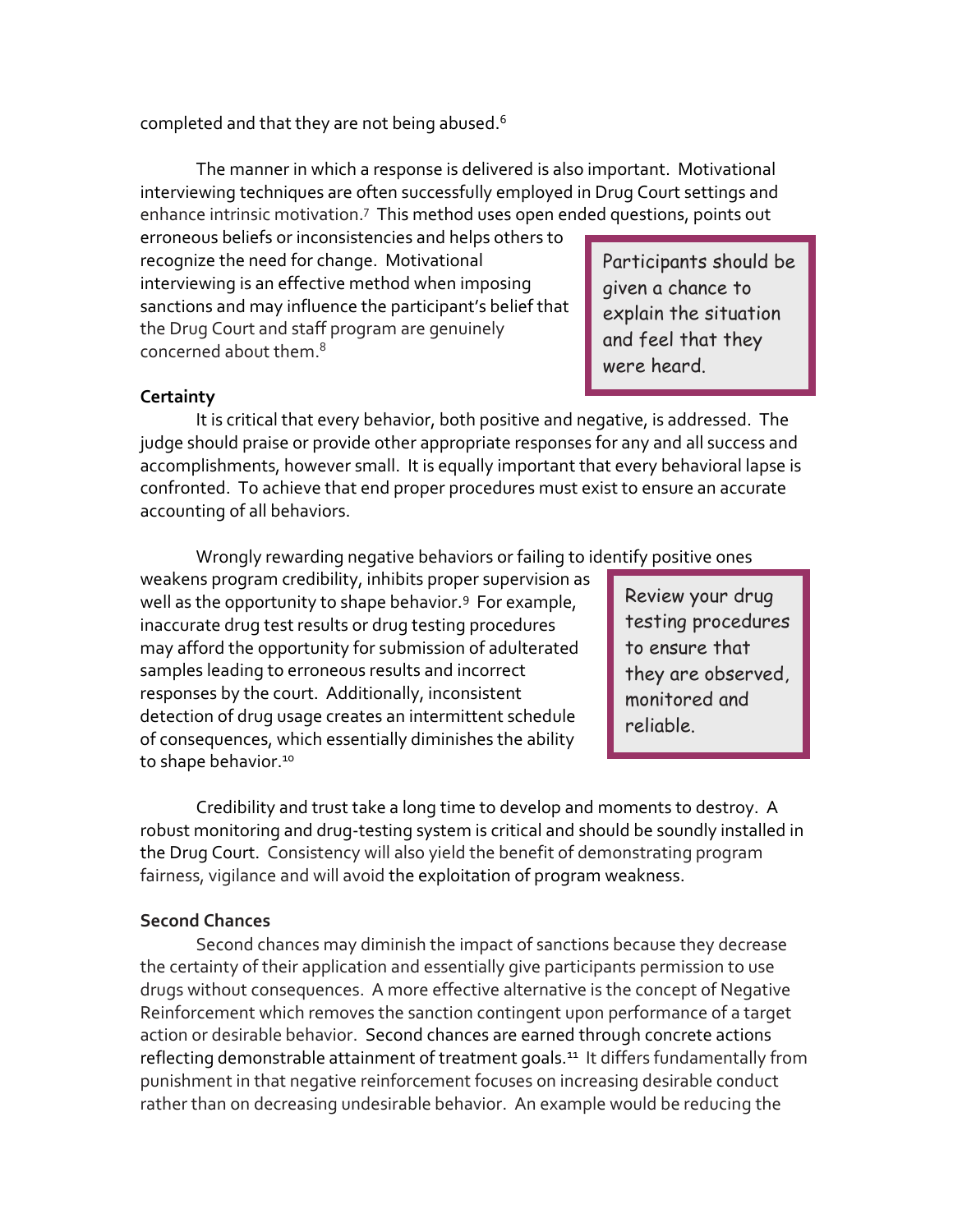frequency of status hearings because of strides made in treatment or negative drug screens.

## **Immediacy / Celerity**

 Sanctions that are imposed as soon as possible after the infraction occurs have the greatest influence on transforming behavior. Research indicates that the effects of sanctions begin to diminish within hours or days after an infraction has occurred especially for those who return to the same troubled environments, routines or habits. Additionally, new behaviors which occur before the original violation is sanctioned might lead to the unfortunate association of positive behavior with the sanction.<sup>12</sup>

 Discounting occurs when the risk of a future consequence has minimal or no effect on current behavior. The promise of future rewards for performance of specific behaviors is simply not considered as important as future punishment and diminishes in power five time greater than future sanctions (punishers).<sup>13</sup>

 Positive reinforcement from a judicial authority figure is a powerful motivator particularly for individuals who have had limited success or praise in their lives. However, the time between court appearances may diminish their effectiveness. To compensate for gaps in time between court hearings, team involvement in contingency management should be considered throughout the Drug Court system.<sup>14</sup>

 Ultimately, rewards or punishments do not have to be substantial, but they must be delivered immediately and affect the status quo to achieve the greatest impact.<sup>15</sup>

# **Severity / Magnitude**

 Reaching the severe level of addiction and dysfunction of the typical drug court population takes many years and it is unrealistic to expect that achieving sobriety and other program goals will happen with alacrity. It is imperative to impose the appropriate behavioral requirements at the appropriate time to shape conduct. Likewise, effective Drug Courts concurrently enforce the right level of sanction at the right time. Sanction severity should be determined based on what is realistically achievable at the time of its imposition.

In the beginning phases of the program and treatment when the court is trying to impress behavioral consistency and accountability, proximal or short term goals are stressed i.e., attendance at treatment, timely appearance at court hearings. These objectives lay the foundation for achieving longer term goals. They are easily attainable and within the participants' immediate capabilities; therefore, more severe sanctions should be imposed for these failures. Conversely, distal or long term behaviors are more difficult to accomplish. They are not stressed in the early stages of program involvement and should receive lower level sanctions. Examples of distal behavior might be remaining drug free and obtaining employment. However, it would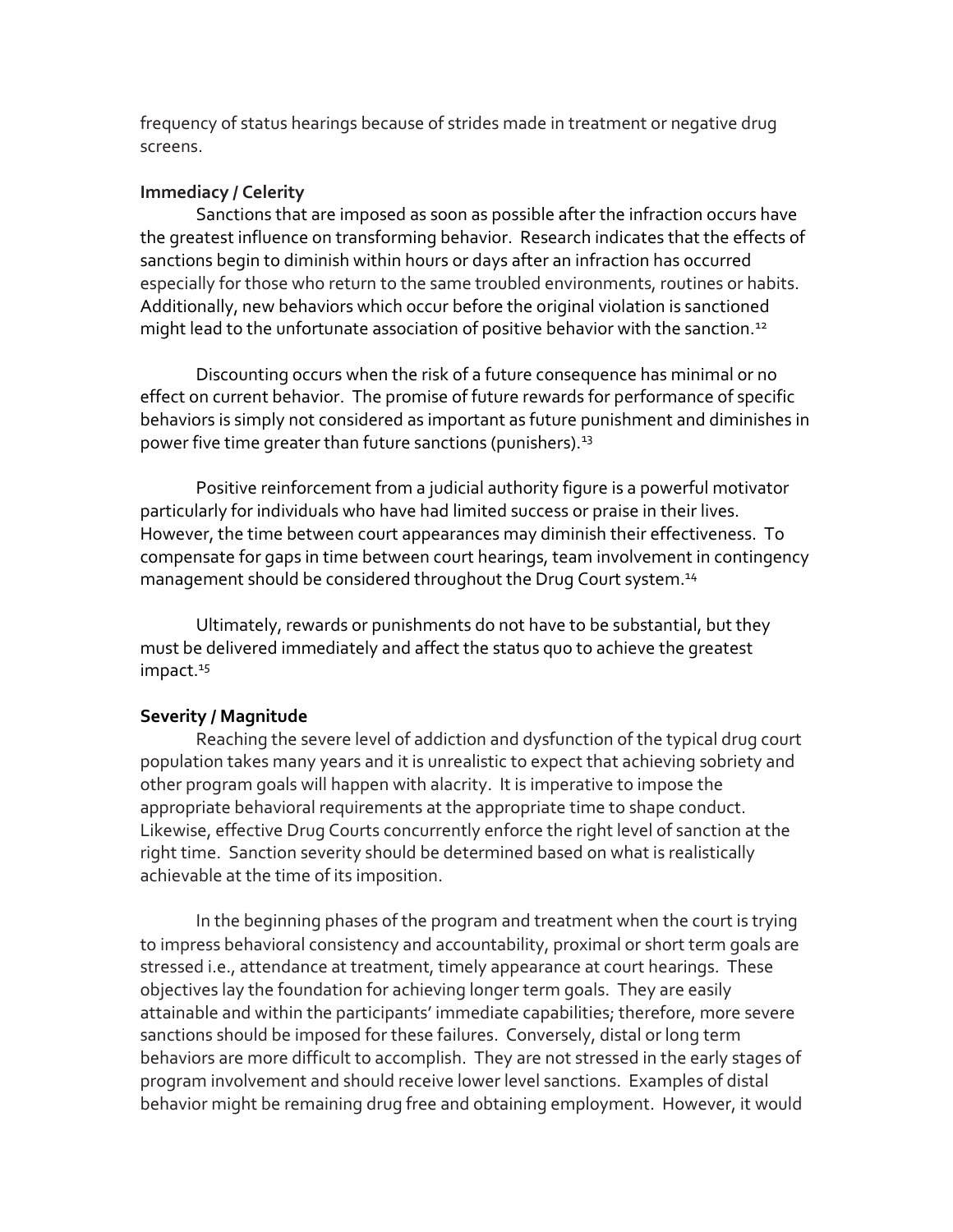be unrealistic to demand drug-free behavior at the onset before the individual has significantly engaged in treatment and lacks the skills to comply. Imposing severe sanctions at that time will not alter conduct, will lead to frustration, a feeling of helplessness and may have the unintended effect of causing them to abandon their efforts  $16$ 

 Conversely, at the beginning stages lower level incentives should be awarded for displaying proximal behaviors, as the participant already has the ability to comply. The reverse applies to achievement of distal behaviors where higher level incentives should be awarded. Verbal acknowledgment would be an appropriate response for the proximal goal of appearing for court. A more significant incentive such as reduction in supervision appearances would be appropriate for coaching a child's sports team or negative drug tests. The ratio shifts between proximal and distal goals, along with the court's responses as progress is made through the program and the phases.

#### **Graduated System**

 A coordinated system of consistently applied graduated responses to both constructive and destructive behavior is quite effective in shaping performance. Specifically, incentives to acknowledge accomplishments encourage continuation of constructive behavior. Even small rewards for the completion of weekly goals recognize the value of incremental progress.<sup>17</sup>. A continuum of sanctions which rise in concentration as infractions increase discourages negative behavior.

Imposing the harshest punishment at the beginning of the program, does not leave room for more potent subsequent responses if necessary. If the punishment is too light, the participant may habituate to its effects, which will have little or no effect on behavior. Conversely, overtime, a steady diet of negative consequence can lead to anger, perceived inability to achieve, and rejection of the therapeutic process.

Develop a list of therapeutic responses and programmatic sanctions.

Finding the proper balance and reinforcer for each person, within a range, and adjusting the magnitude of response will improve success. Punishment is most effective when used with positive reinforcement.<sup>18</sup>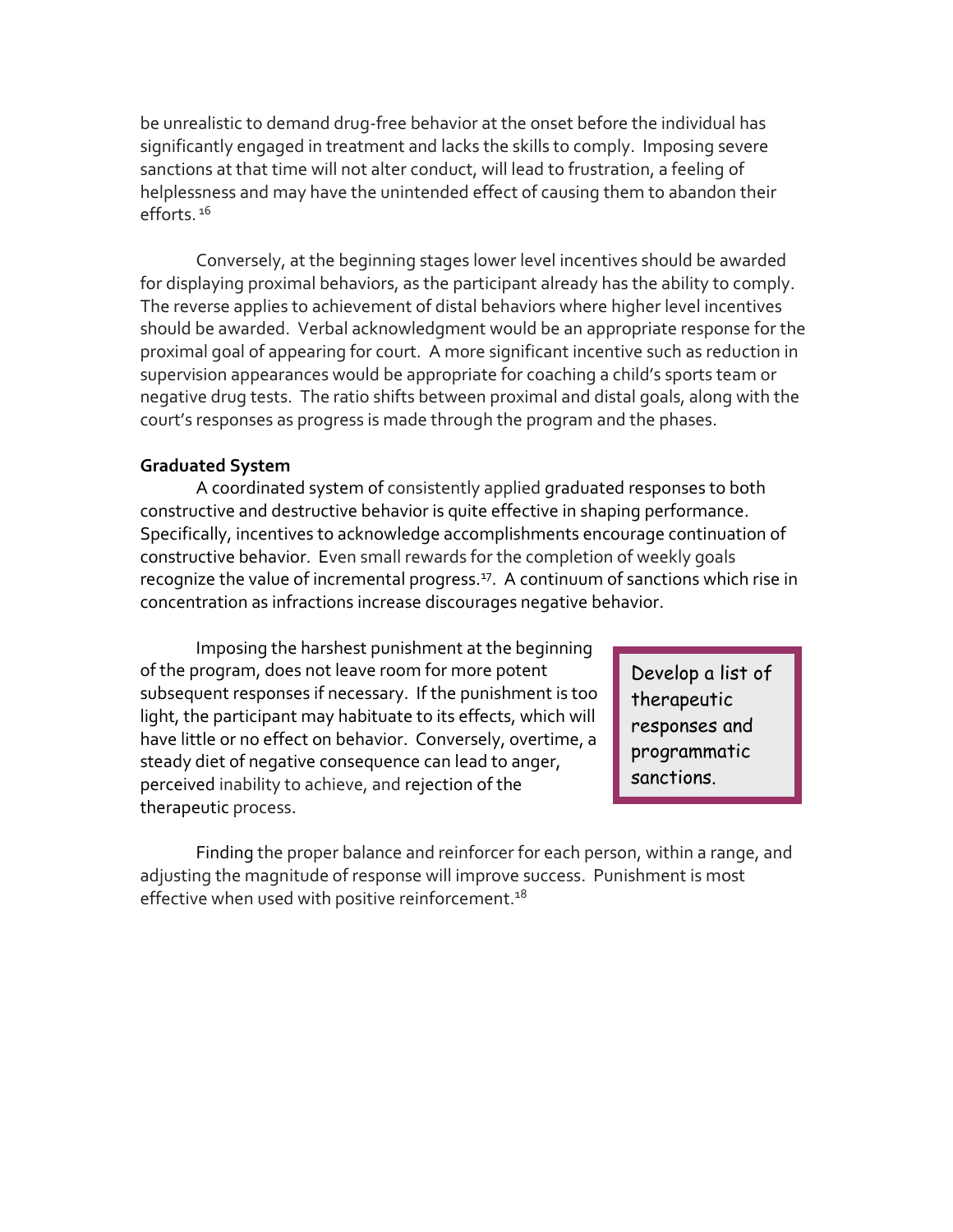#### **Individuality**

 The program must consider what sanctions will resonate to the individual. Not everyone will respond the same to sanctions. For some participants, a lengthy jail stay is not particularly a deterrent as it may afford an escape from a difficult environment,

provides food, shelter and clothing, or is considered a right of passage. The same person may react differently for shorter jail stays, which has the effect of schedule disruption and provides insufficient time to become accustomed to surroundings or to create a network. Criminality may increase upon the imposition of sanctions for unemployed offenders, where the

Interview participants to determine what rewards would be most effective.

converse may be true for employed participants, as does the threat of sanctions for older individuals.<sup>19</sup> Similarly, offenders who have more to loose are more motivated by sanctions or their threat; whereas the opposite is true for those will little to loose.<sup>20</sup>

 Sanctions must be designed so that the offender believes them to be less onerous than prison and that they can be completed. Sanctions should not communicate that the team is merely being punitive, abusive or trying to return the participant to prison.<sup>21</sup> "Not all punishments are painful, and not all painful events are punishing".<sup>22</sup>

#### **Therapeutic Responses vs. Punitive Sanctions**

 Drug Courts recognize that drug usage is a chronic disease and that relapse is to be expected. Participants who abide by program rules, but who continue to struggle should not receive punitive sanctions. In the alternative, the program should look first to programmatic failures by considering undiagnosed mental health issues, housing concerns, reevaluating the treatment plan and increasing the level of care, if appropriate.

Adherence to program rules, not abstinence is the focus in the first phase; however, every behavior including drug usage must be addressed. Nevertheless, punitive sanctions for program noncompliance such as failing to attend treatment should be handled differently than therapeutic responses for failing to make sufficient progress in treatment.

 Treatment should be a desired activity, and care should be taken not to couch augmentation in treatment as a sanction or to communicate a negative or untoward impression regarding its value. The sanction process should be seen as an opportunity to adjust treatment to limit subsequent relapse, rather than the first step on the path to an eventual termination of drug court participation and a likely sentence to custody.<sup>23</sup>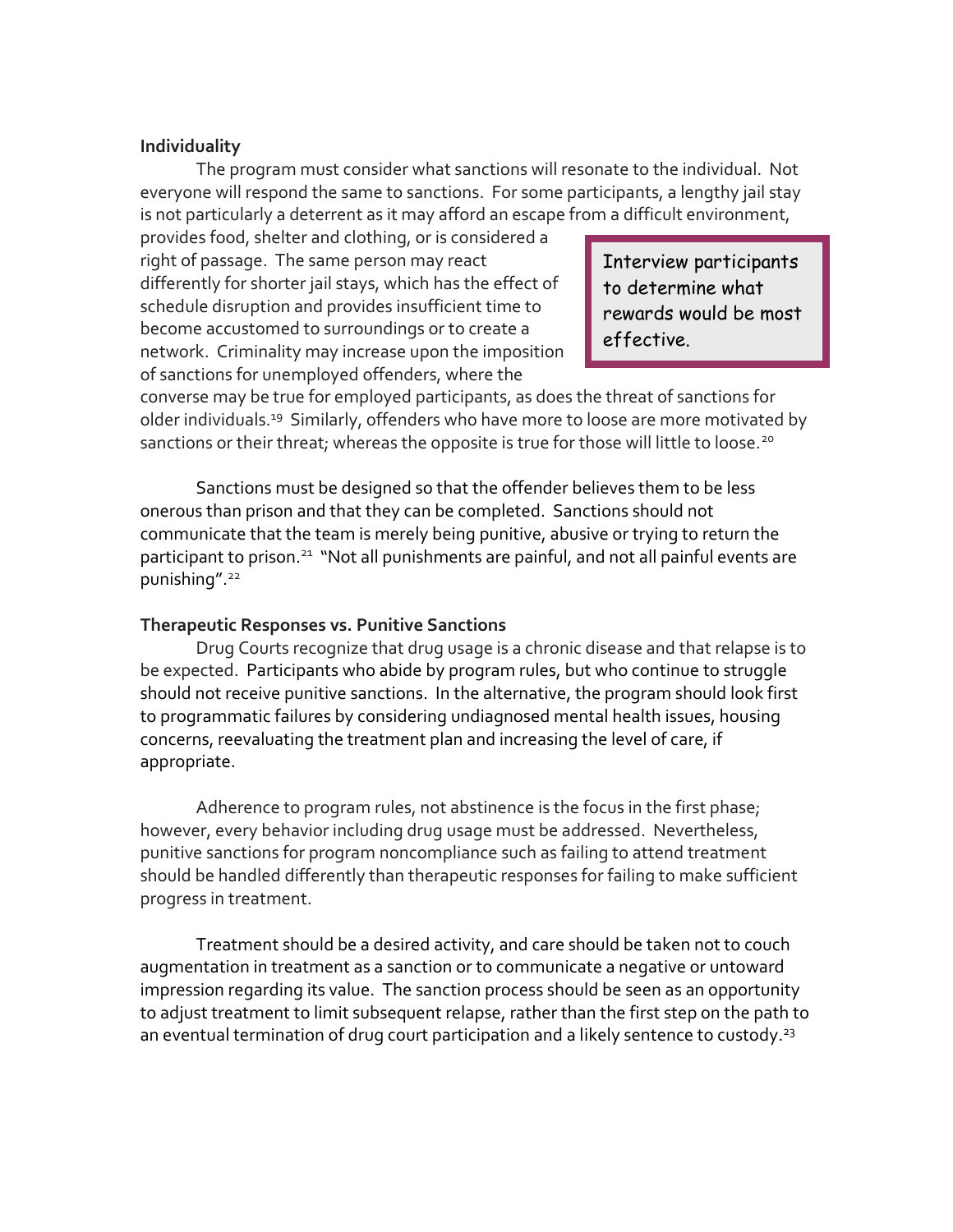#### **Motivational Incentives**

 People tend to respond more favorably to positive than negative reinforcement and research supports that a tangible reinforcement system is an effective intervention to promote drug abstinence <sup>24</sup> and treatment retention<sup>25</sup>. Additionally, rewarding prosocial activities improves clinical outcomes; i.e., completion of tasks such as participation in vocational activities, attending sessions, making phone contacts and attendance in counseling groups.<sup>26</sup> Developing and encouraging opportunities to engage in healthy behavioral alternatives in the environment; i.e., recreation, employment, and hobbies improves the likelihood of remaining abstinent and program outcomes.

#### **Select Effective Reinforcers**

Every positive behavior must be addressed and in this regard,

more is better. As with sanctions, not all incentives will resonate or motivate every receiver. What works in some courts and for some participants may not work for others. To enhance effectiveness, incentives need to be matched with the receiver. For example, candy would be wasteful for a diabetic participant and wealthier or employed participants may find very inexpensive trinkets ineffective.

Ensure that the delivery of incentives is immediate, consistent, predictable and effectively chosen for the particular population.

## **Develop an Implementation / Accountability Plan**

 A plan that incorporates immediate, reliable, and consistent application of the intervention is critical to success. Failing to recognize achievements as well as confronting poor conduct weakens program credibility. At each status hearing the court should praise for even the smallest accomplishment and reward any productive activity. Science has identified that rewards activate the brain's dopamine reward system<sup>27</sup> and significantly increases intrinsic motivation.<sup>28</sup> Additionally, consistent and continuous delivery of rewards will extend the positive effects of treatment over time.

 Care should be taken to avoid over indulgence. Likewise, individuals may do the least possible to receive the reward without truly committing to the new behavior. They may also become upset when the rewards decrease. Ultimately, the goal is to transform external rewards into intrinsic motivators so that positive behavior becomes the reward in itself.

#### **Best Practices**

- o Delineate expectations and consequences verbally and in writing
- o Choose attainable goals at the appropriate time
- o Respond to every target action, both positive and negative
- o Deliver responses immediately
- o Impose responses at the appropriate level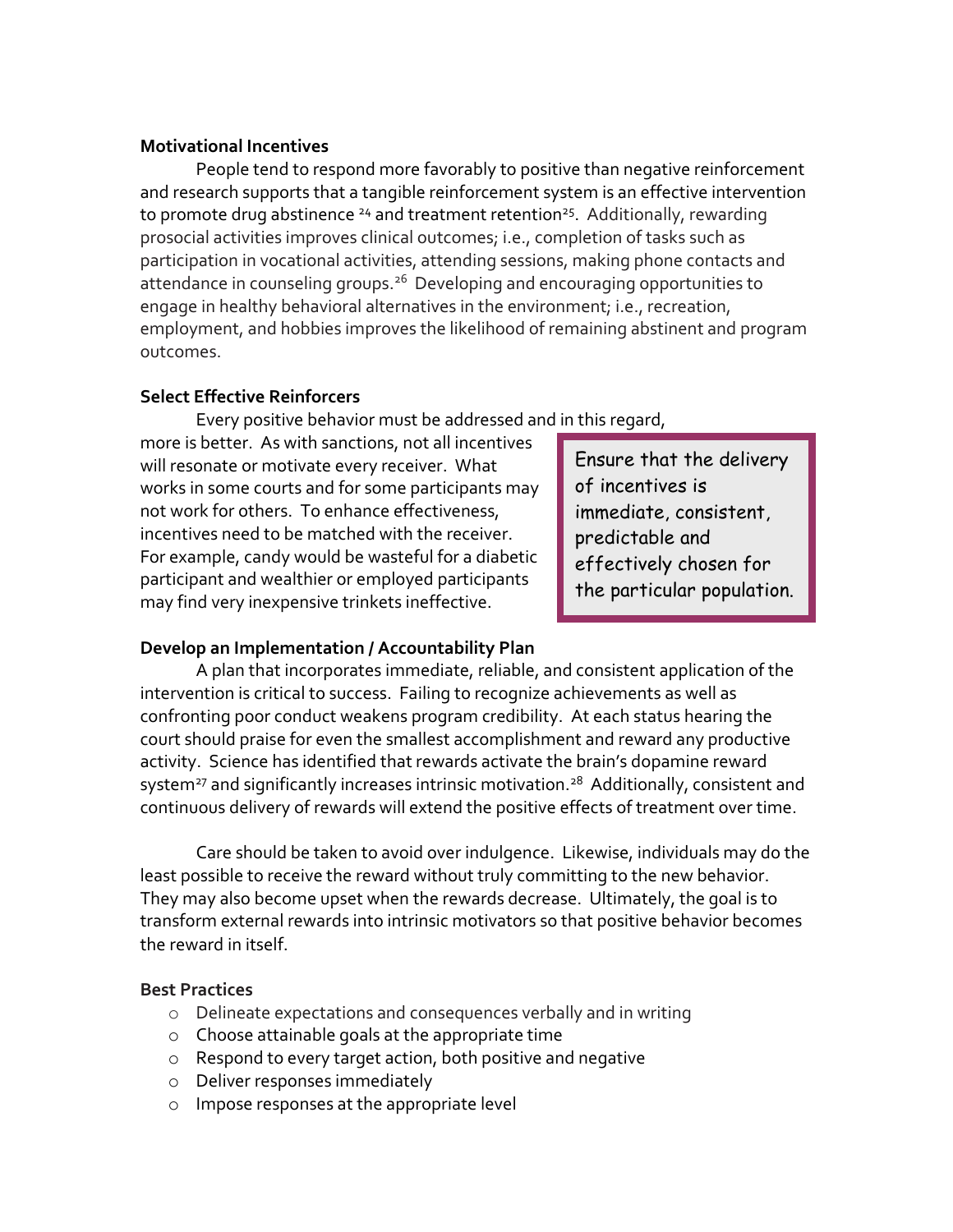- o Impose responses consistently, but explain deviations
- o Apply therapeutic responses differently than punitive sanctions
- o Target responses to the population/individual
- o Punish in combination with positive reinforcement to improve success
- o Ensure reliable and frequent drug-testing procedures
- o Strive for fairness

### **Conclusion**

 Consistency, speed and magnitude of a response to each behavior can effect participant motivation and willingness to change. Behaviors and their consequences must be clearly described and differences in their application in similar situations must be explained and distinguished. Perceived fairness plays an important role in offender improvement. In the end, changing long engrained, addictive behavior is possible through a well conceived and modulated application of behavior modification techniques endorsed and practiced by the Drug Court team.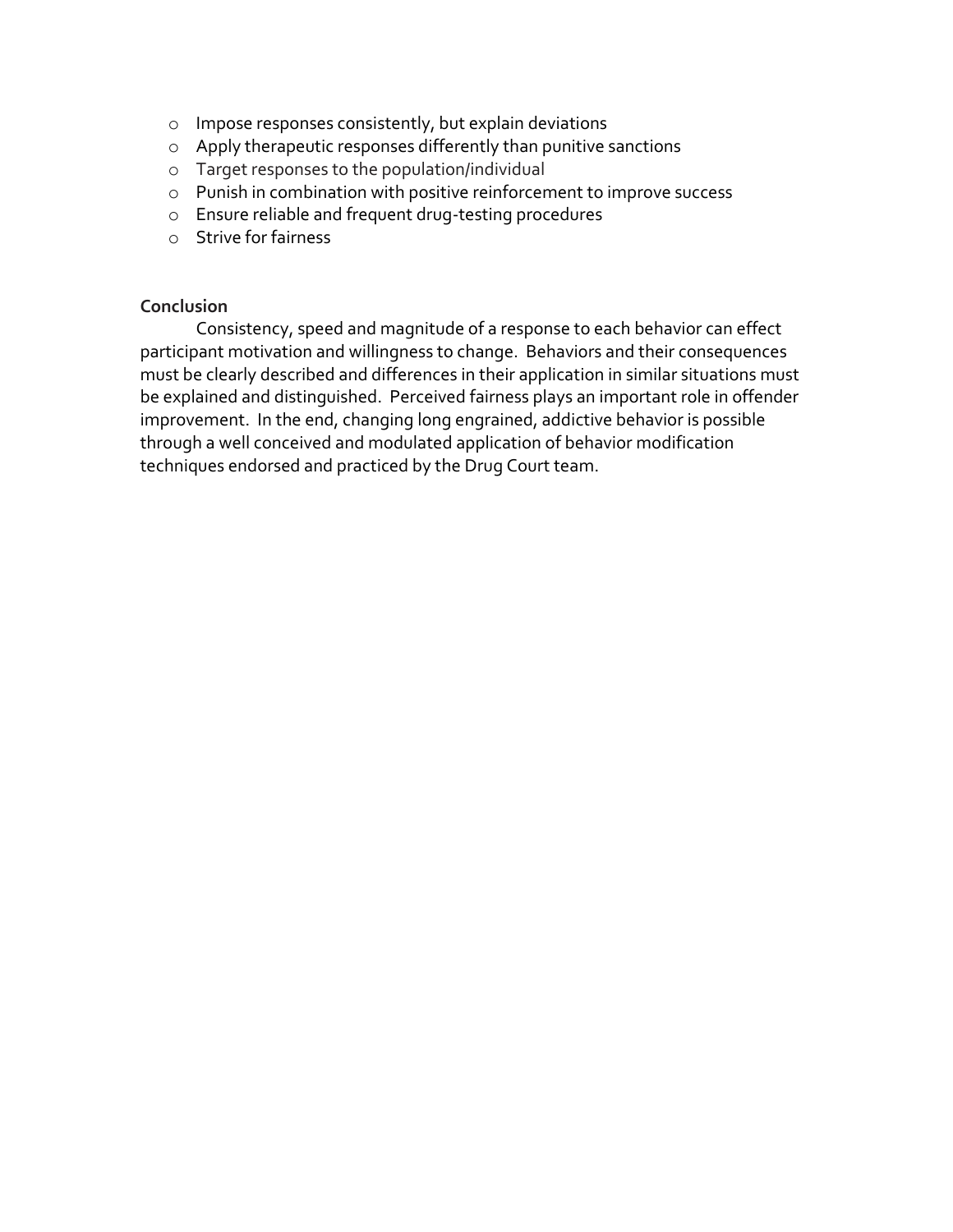### **Endnotes**

 $\overline{a}$ 

<sup>1</sup> Higgins, S. T., & Silverman, K. (1999). *Motivating Behavior Change Among Illicit-Drug Abusers.* Washington, D.C.: American Psychological Association, p. 330. <sup>2</sup> Douglas B. Marlowe, J.D., Ph.D., *Applying Incentives and Sanctions*. The Drug Court Judicial Manual National Drug Court Institute. <sup>3</sup>Marlowe, D. B., & Kirby, K. C. (1999). *"Effective Use of Sanctions in Drug Courts: Lessons From Behavioral Research."* National Drug Court Institute Review, II (1), <sup>4</sup> Andreoni, J., Harbaugh, W., & Vesterlund, L. (2001), *The carrot or the stick? Rewards, punishments & cooperation.* Unpublished paper, National Science foundation Grant 5 . See T. Tyler, *Why People Obey the Law,* New Haven, CT: Yale University Press (1990). <sup>6</sup> Wood, P.B., & Grasmick, H.G. (1995), *Inmates rank the severity of ten alternative sanctions compared to prison.* Oklahoma Department of Corrections:www.doc.state.ok.us/DOCS/OCJRC/OCJRC95/950725j.htm. <sup>7</sup> Miller, W.R., & Rollnick, S. (1991), *Motivational Interviewing: Preparing People to Change Addictive Behavior*. NY: Guilford Press. <sup>8</sup> Sia, T.L., Dansereau, D.F., & Czuchry, M. (2000), *Treatment readiness training and probationers' evaluation of substance abuse treatment in a criminal justice setting.* Journal of Substance Abuse Treatment. <sup>9</sup> Douglas B. Marlowe, J.D., Ph.D., *Applying Incentives and Sanctions*. <sup>10</sup> Marlowe, D. B., & Kirby, K. C. (1999). <sup>11</sup> Douglas B. Marlowe, J.D., Ph.D., *Application of Sanctions: Quality Improvement for Drug Courts*: Monograph Series 9*,* National Drug Court Institute <sup>12</sup> Marlowe, D. B., & Kirby, K. C. (1999). <sup>13</sup> Murphy, J.G., Vuchinich, R.E., & Simpson, C.A. (2001). *Delayed reward and cost discounting.* The Psychological Record 51. <sup>14</sup> Stitzer, Maxine L., Ph.D., *"Motivational Incentives in Drug Courts,* Quality Improvement for Drug Courts: Monograph Series 9, National Drug Court Institute. <sup>15</sup> Murphy, J.G., Vuchinich, R.E., & Simpson, C.A. (2001). <sup>16</sup> Marlowe, D. B., & Kirby, K. C. (1999). *Effective Use of Sanctions in Drug Courts: Lessons from Behavioral Research.* National Drug Court Institute Review, II (1). <sup>17</sup> The National Association of Drug Court Professionals, *Defining Drug Courts: The Key Components*, January 1997. <sup>18</sup> Higgins, S. T., & Silverman, K. (1999). <sup>19</sup> Sherman, L.W. (1993), *Defiance, deterrence, and irrelevance: A theory of the criminal justice sanction.* Journal of Research in Crime and Delinquency, 30(4). <sup>20</sup> Higgins, S. T., & Silverman, K. (1999). <sup>21</sup> Wood, P.B., & Grasmick, H.G. (1995). <sup>22</sup> Marlowe 1999. <sup>23</sup> King, Ryan S. & Pasquarella, Jill, (2009), *Drug Courts A Review of the Evidence,* The Sentencing Project.